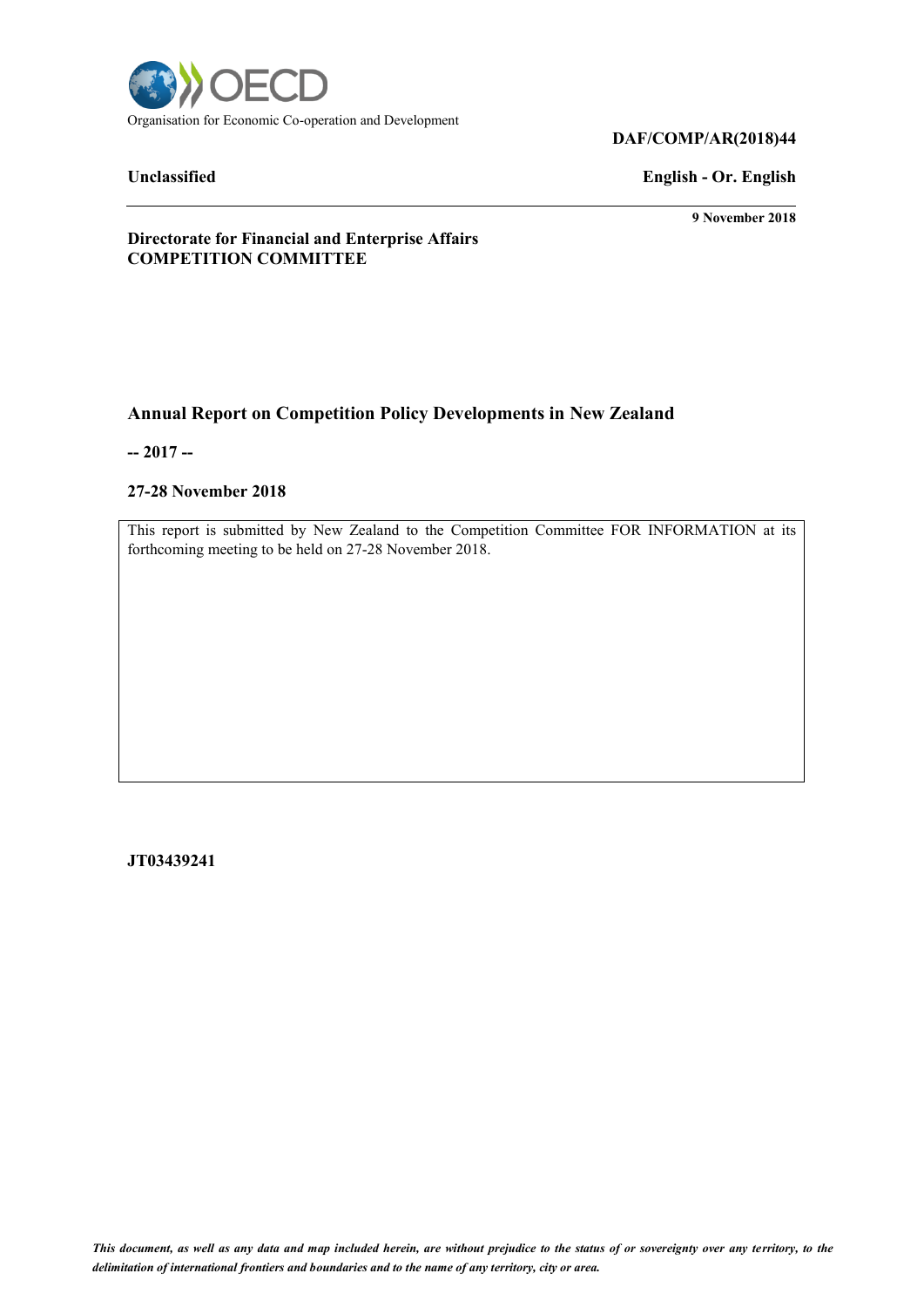# 2 | DAF/COMP/AR(2018)44

# Table of contents

| 6. The role of competition authorities in formulating and implementing other policies 13 |  |
|------------------------------------------------------------------------------------------|--|
|                                                                                          |  |
|                                                                                          |  |
|                                                                                          |  |
|                                                                                          |  |

# Tables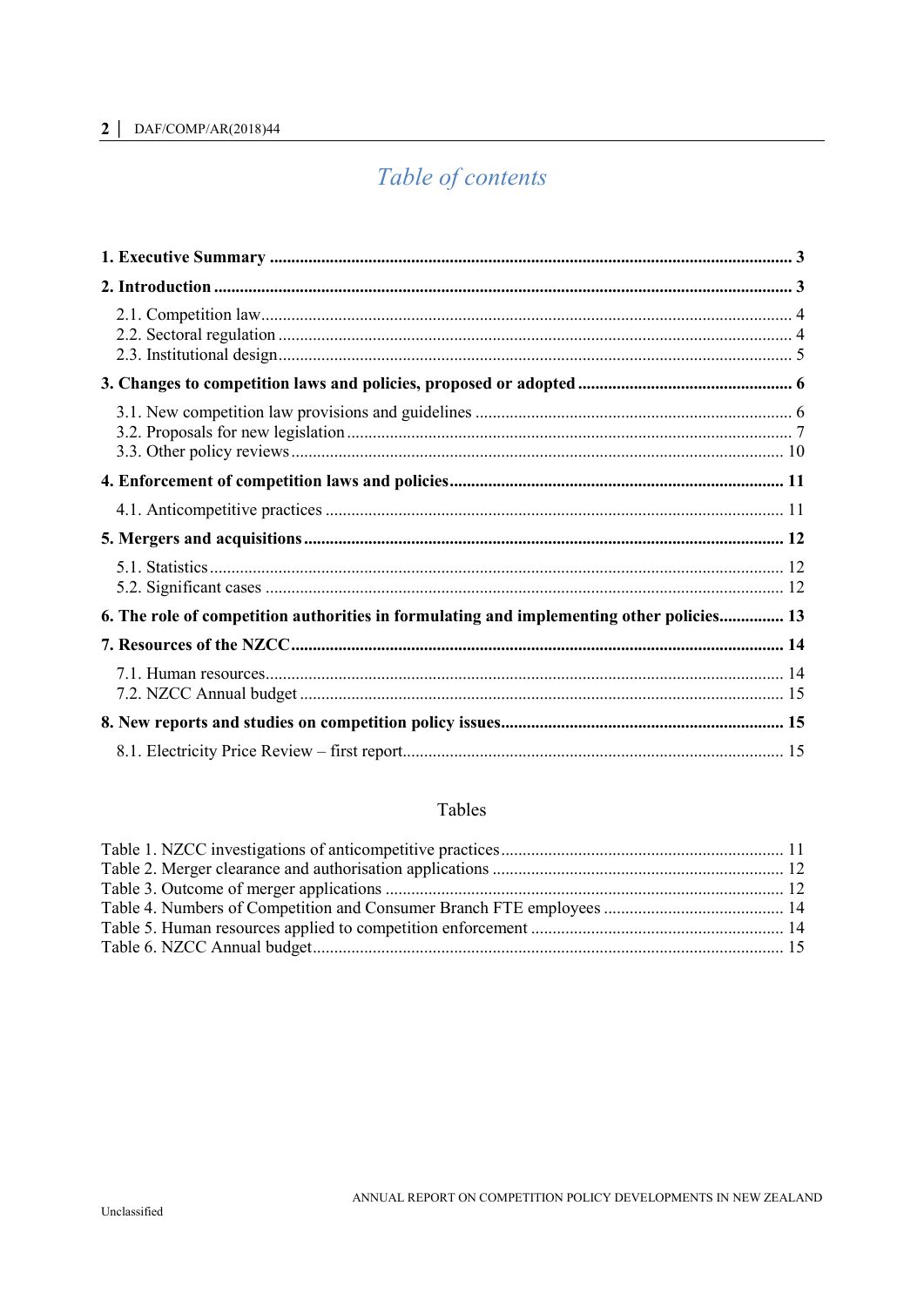# <span id="page-2-0"></span>**1. Executive Summary**

1. This report presents the key competition law and policy developments in New Zealand for the year ended 30 June 2018 and, where appropriate, significant developments since then.

2. The report relates primarily to activities concerning two areas of the Commerce Act 1986, New Zealand's competition legislation:

- Restrictive trade practices (that is, coordinated behaviour involving anticompetitive agreements and conduct involving the unilateral misuse of market power); and
- Business acquisitions and mergers.

3. The report also includes brief comments on developments affecting the sectorspecific competition or regulatory regimes for the dairy, airports and telecommunications sectors.

4. **Section 1** of this report is an introduction to New Zealand's competition legislation and its enforcement by the New Zealand Commerce Commission (NZCC).

5. **Section 2** provides an update on various government reviews of competition policy and legislation. During the reporting period, the Commerce (Cartels and Other Matters) Amendment Act 2017 and the Electronic Interactions Reform Act 2017, which includes amendments to the Commerce Act, were enacted. The government introduced two new amendment bills to Parliament relating to criminalising cartels and empowering the NZCC to undertake market studies and accept enforceable undertakings in relation to enforcement matters. The review of the misuse of market power prohibition and related matters is progressing, and there have been various developments in the airports, dairy and telecommunications sectors.

6. The next three sections of the report concentrate, for the reporting period, on: the NZCC's key activities (**Section 3**); its role in the formulation of competition-related policies (**Section 4**); and the NZCC's resourcing (**Section 5**).

7. The NZCC made determinations in a number of high profile merger cases, such as in the insurance sector and relating to the motor vehicle dealer management software sector. Its merger work has also been in the courts, with the NZCC taking enforcement action for an alleged anticompetitive merger and being a party to appeal from its determination to decline authorisation of a major media merger it considered was likely to harm plurality. The NZCC's cartel enforcement work includes a case before the courts which will test the law relating to price fixing.

8. **Section 6** outlines the release of a report looking into electricity pricing.

# <span id="page-2-1"></span>**2. Introduction**

 $\overline{a}$ 

9. The NZCC is New Zealand's primary competition enforcement and regulatory authority.<sup>1</sup> Its purpose is to achieve the best possible outcomes in competitive and regulated markets for the long-term benefit of New Zealanders. The NZCC is responsible for enforcing the following Acts:

<sup>&</sup>lt;sup>1</sup> The NZCC's website address is:<http://www.comcom.govt.nz/>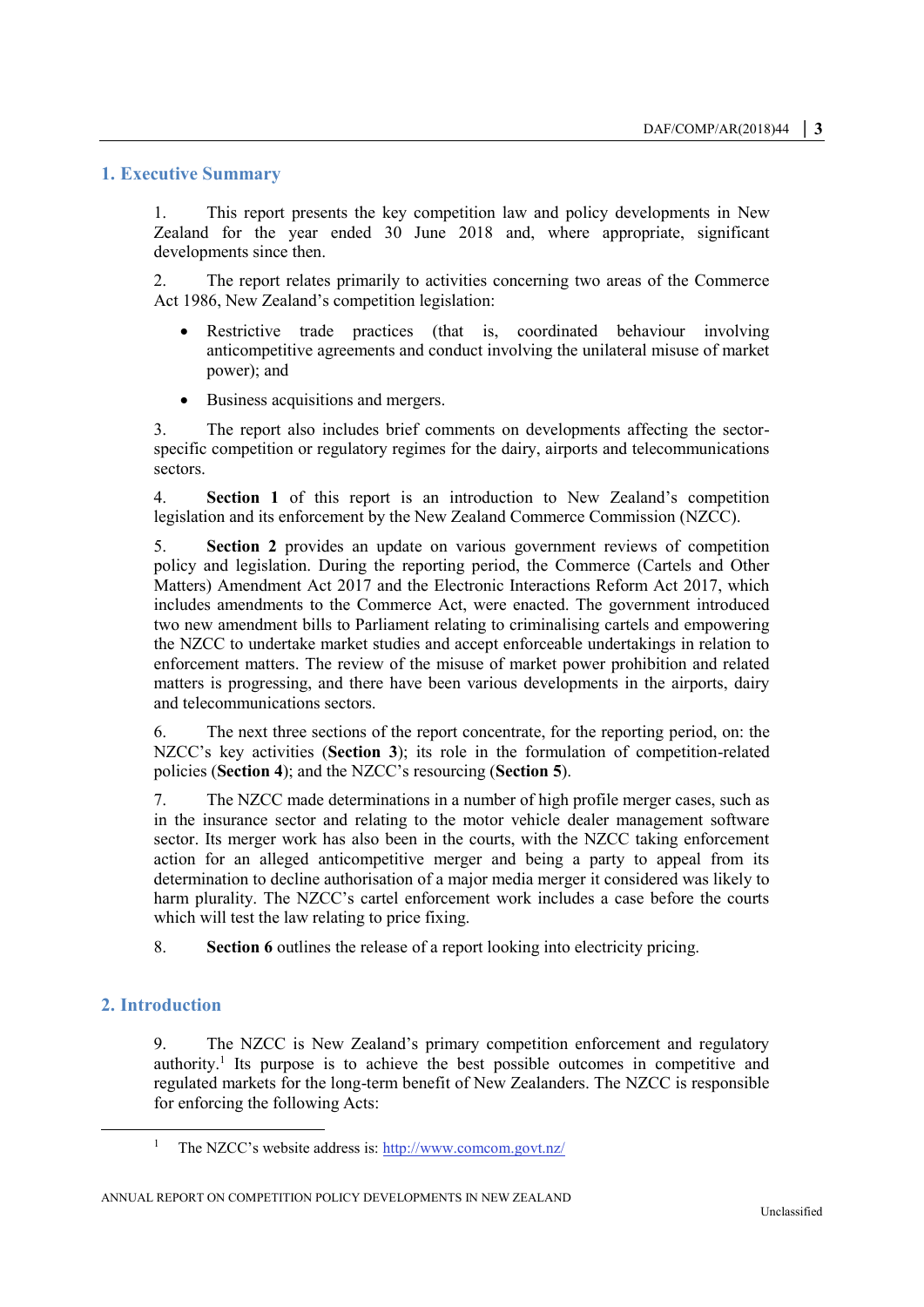- The Commerce Act 1986;
- The Fair Trading Act 1986;
- The Credit Contracts and Consumer Finance Act 2003;
- The Telecommunications Act 2001; and
- The Dairy Industry Restructuring Act 2001.

10. The Fair Trading Act 1986 and Credit Contracts and Consumer Finance Act 2003 are consumer laws, and will not be discussed in this report.

11. New Zealand's main competition legislation is the Commerce Act 1986.

# <span id="page-3-0"></span>**2.1. Competition law**

12. With respect to competition law, the purpose of the Commerce Act is to promote competition in markets for the long-term benefit of consumers within New Zealand. The Act prohibits conduct that restricts competition (restrictive trade practices). It also prohibits the acquisition of assets of a business or shares if the acquisition leads to or would be likely to lead to a substantial lessening of competition in a market.

13. Restrictive trade practices include anticompetitive coordinated behaviour and unilateral conduct. Coordinated behaviour refers to contracts, arrangements, or understandings that have the purpose, or have or are likely to have the effect, of substantially lessening competition in a market. Agreements that relate to price fixing, restricting outputs, and allocating customers, suppliers or territories are deemed to substantially lessen competition. Unilateral conduct includes a person or business taking advantage of their substantial degree of power in a market for an anticompetitive purpose, or specifying a minimum price at which their goods or services can be sold by another (resale price maintenance). The NZCC is responsible for enforcing the provisions of the Commerce Act relating to restrictive trade practices.

14. In addition to its enforcement functions, the NZCC has some quasi-judicial functions under the Commerce Act. It can approve a business acquisition or merger that does not substantially lessen competition (known as a clearance). NZCC also have a clearance regime for collaborative activities. A collaborative activity is defined as two or more people carrying on an enterprise, venture or other activity in trade in cooperation and not be doing so for the dominant purpose of lessening competition between them. It can also authorise a business acquisition that is anticompetitive, or a restrictive trade practice that involves an agreement, but which would ultimately benefit New Zealand consumers. The effect of clearance and authorisation determinations by the NZCC is to offer businesses protection from legal action under the Commerce Act.

# <span id="page-3-1"></span>**2.2. Sectoral regulation**

15. In addition to economy-wide competition law, the NZCC is also responsible for implementing several pieces of legislation aimed at regulating specified sector-specific services supplied in markets where competition is either not possible or limited:

 Under Part 4 of the Commerce Act, the NZCC is responsible for regulating specified businesses with natural monopoly characteristics. It currently regulates electricity lines businesses, gas pipeline services, and specified airport services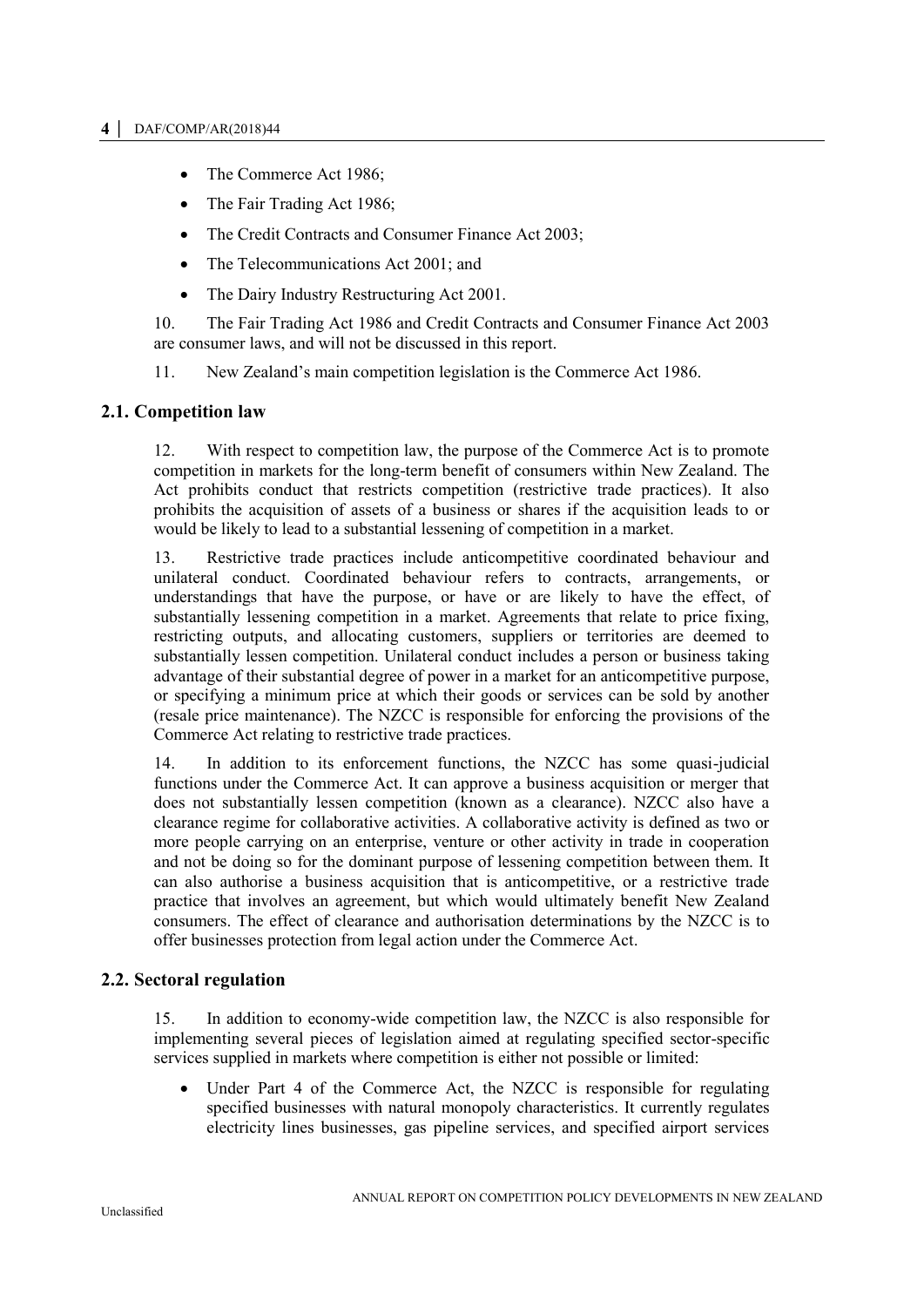supplied at the three major international airports located in the cities of Auckland, Wellington and Christchurch.

- The Telecommunications Act 2001 created an industry-specific regulatory regime for specified telecommunications services. The Act is administered by the NZCC under the stewardship of a Telecommunications Commissioner, a statutory position under the Telecommunications Act. The Act currently provides that the NZCC can set comprehensive terms and conditions for access to regulated wholesale telecommunications services. The NZCC can also investigate and recommend to the Minister for Communications that wholesale telecommunications services be regulated.
- Finally, the Dairy Industry Restructuring Act 2001 provides for the regulation of New Zealand's largest dairy company, Fonterra Cooperative Group, to mitigate its market power in certain domestic dairy markets. Fonterra is still subject to the provisions of the Commerce Act prohibiting restrictive trade practices, but the DIRA is designed as an ex-ante regime that regulates the activities of Fonterra to ensure that New Zealand markets for dairy goods and services are contestable.

16. The majority of this report focusses on competition law. However, key developments in sectoral regulation will be discussed briefly.

# <span id="page-4-0"></span>**2.3. Institutional design**

17. The NZCC is an independent government entity. Whilst it is primarily accountable to the Minister of Commerce and Consumer Affairs for its performance and outputs, it is not subject to direction from the government in carrying out its enforcement, adjudication and regulatory control activities. The NZCC is, however, required to have regard to statements of government economic policy communicated by Ministers under the Commerce Act or the Telecommunications Act. The NZCC's independence requires it to be an impartial promoter and enforcer of the law. In New Zealand, the general courts are responsible for determining contraventions of competition law and imposing sanctions. The courts also determine appeals from NZCC determinations.

18. The role of providing government with policy advice on competition matters belongs generally to the New Zealand Ministry of Business, Innovation and Employment (MBIE). The demarcation of roles between the NZCC and the Ministry ensures a clear separation and independence between the operational and policy functions respectively within New Zealand's competition regime. That being said, whilst the primary role of the NZCC is an operational one, where relevant, the NZCC uses its experience to provide advice on policy developments and sectoral and legislative reviews, with particular focus on the operational aspects of a regime.

19. Internationally, the NZCC is actively involved with its counterpart agencies through fora such as the Organisation for Economic Co-operation and Development (OECD) and the International Competition Network. The NZCC has cooperation agreements with the Australian Competition and Consumer Commission (ACCC), the Canadian Competition Bureau, and the Taiwan Fair Trade Commission. In addition, the NZCC's relationship with the ACCC is strengthened through Commissioner crossappointments.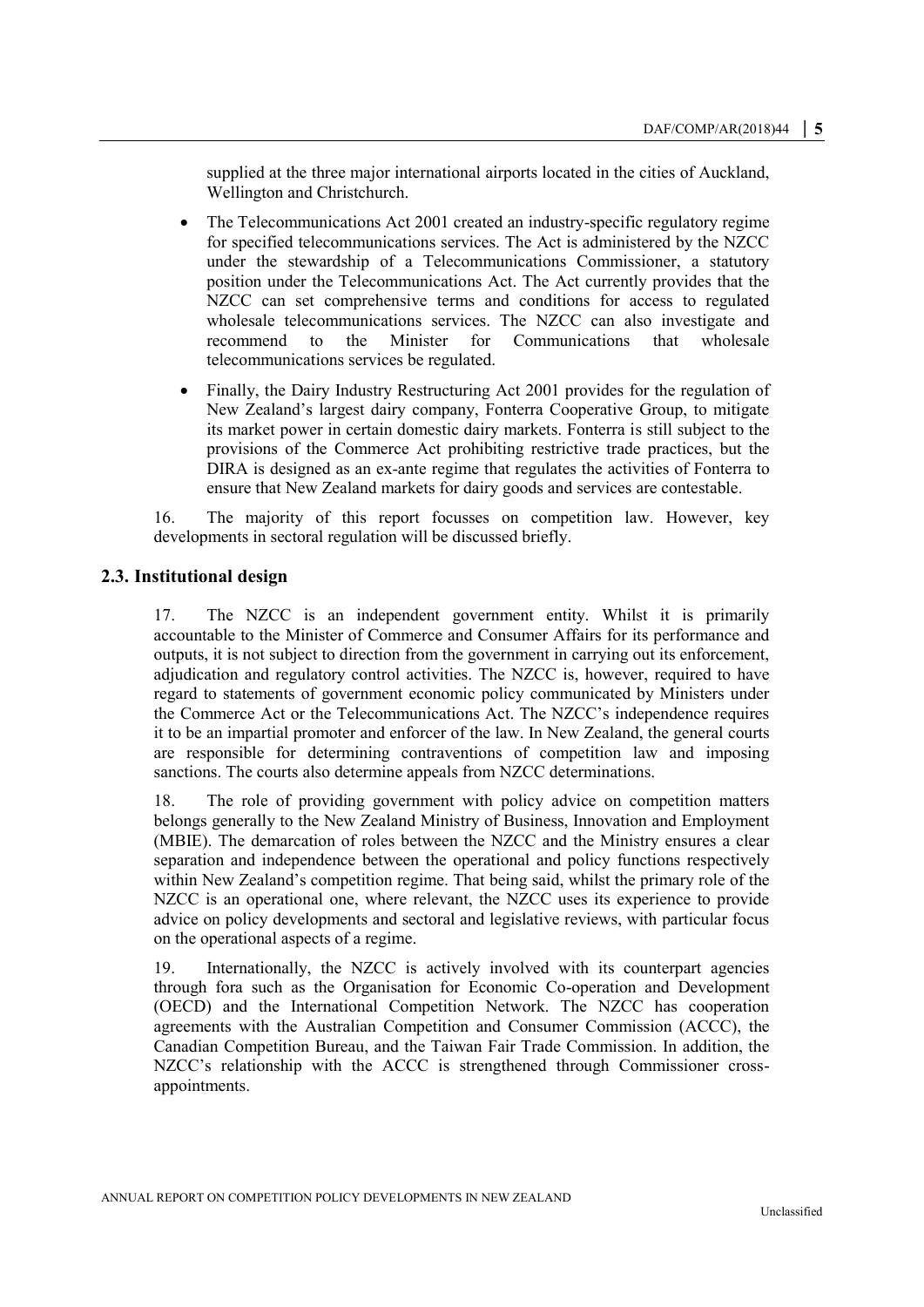# **6 │** DAF/COMP/AR(2018)44

# <span id="page-5-0"></span>**3. Changes to competition laws and policies, proposed or adopted**

20. There have been several substantive legal provisions relating to competition law introduced or enacted in the 2017/18 year.

21. The current government commenced on 26 October 2017, and has an ambitious programme of competition law reform. This includes the criminalisation of cartel conduct, introduction of a market studies power, and a review of the misuse of market power prohibition.

# <span id="page-5-1"></span>**3.1. New competition law provisions and guidelines**

# *3.1.1. Commerce (Cartels and Other Matters) Amendment Act 2017*

22. The Commerce (Cartels and Other Matters) Amendment Act was passed by the New Zealand Parliament and largely came into force on 14 August 2017. The transitional period for arrangements entered into before the Act commenced ended on 15 May 2018. This was the previous government's legislation and does not include criminalisation of cartel conduct.

23. It amends the Commerce Act to allow pro-competitive collaboration between firms, while deterring hard-core cartel conduct, and clarifies the scope of the prohibition against cartels. It also introduces new provisions enabling businesses to apply to the NZCC for clearance for collaborative activity arrangements.

24. Other key changes include retargeting the extraterritorial jurisdiction provisions and transitioning the competition regime for shipping into the Commerce Act. These amendments were set out in more detail in New Zealand's 2016-17 annual report.

## *3.1.2. Competitor Collaboration Guidelines*

25. In January 2018, the NZCC published Competitor Collaboration guidelines to provide an overview of its proposed approach to these new provisions. The Guidelines are not law and not intended to be legally binding.

26. The purpose of the Guidelines is to explain: the cartel prohibition and the consequences of engaging in cartel conduct; the three exceptions to the cartel prohibition for collaborative activities, vertical supply contracts, and joint buying agreements; and the clearance regime for collaborative activities.

27. To date the NZCC has not received any applications for clearance of a collaborative activity.

## *3.1.3. Electronic Interactions Reform Act 2017*

28. The Electronic Interactions Reform Act 2017 came into force on 15 December 2017 and amended the Commerce Act 1986 to update its provisions to deal with electronic interactions. In particular, the amendments provide for the NZCC:

- To use audio or audio-visual links to interview parties under its compulsory information gathering powers; and
- To have the option to serve notices on parties by email in addition to delivering a notice in person or by post.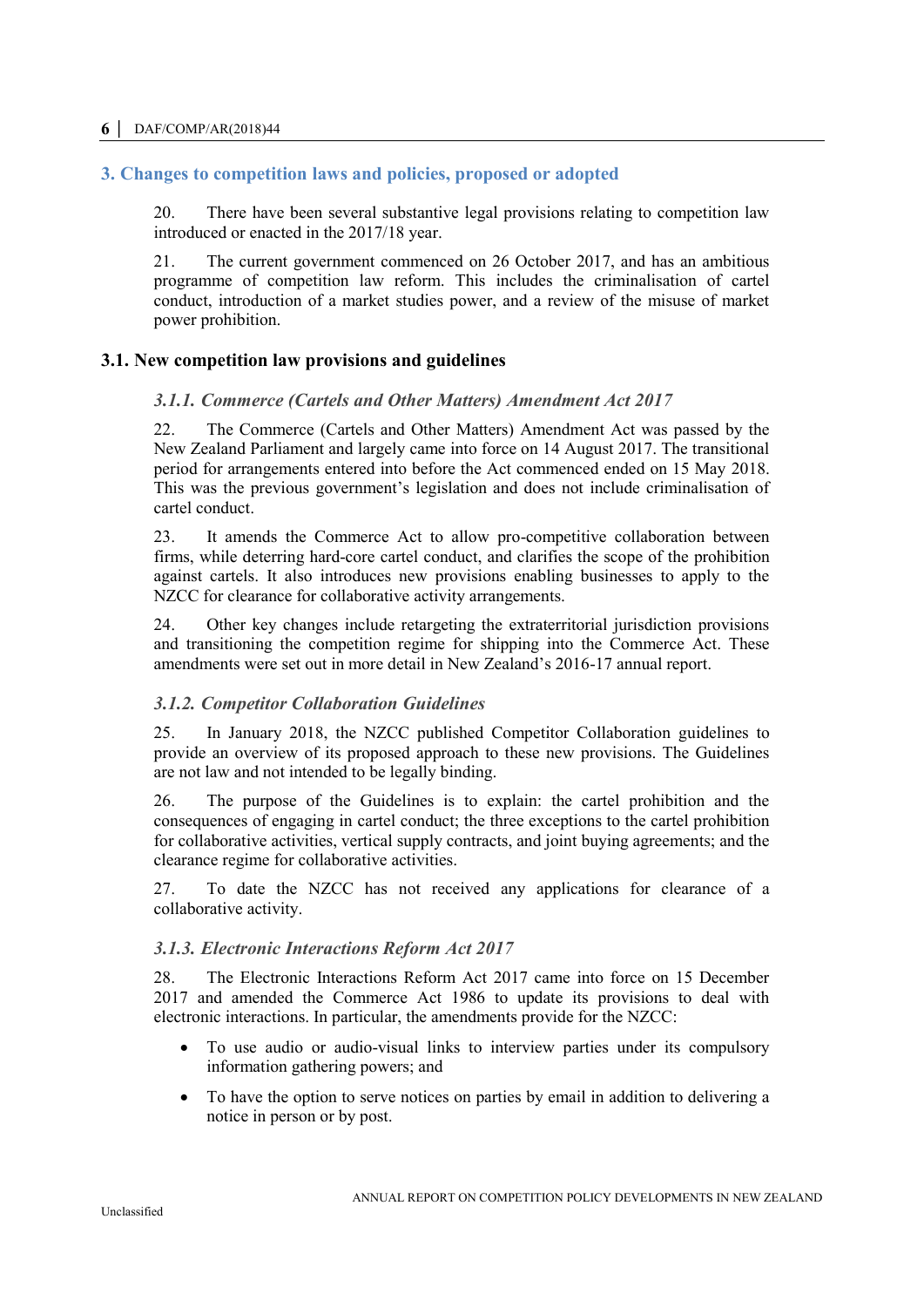# <span id="page-6-0"></span>**3.2. Proposals for new legislation**

## *3.2.1. Commerce (Criminalisation of Cartels) Amendment Bill*

29. The government has committed to amend the Commerce Act to introduce a new criminal offence for cartel behaviour. On 15 February 2018, the Commerce (Criminalisation of Cartels) Amendment Bill was introduced to the House to give effect to this policy. The Bill is currently awaiting its second reading.

30. The new criminal regime in this Bill is closely based on the regime in the previous government's Cartels Bill (which was subsequently removed). This Bill implements a criminal regime for cartel conduct that will run parallel to the current civil regime.

31. There are three main elements to the proposed criminal regime which are intended to promote certainty and confidence:

#### *Criminal offence*

- To commit an offence the defendant must have 'intended' to fix prices, restrict output or allocate markets. It will focus the offence on those parties that meant to enter into and give effect to a cartel provision.
- A penalty for an individual would be up to seven years' imprisonment; a fine up to NZ\$500,000; or both. The penalty for bodies corporate would be the same as those for the civil prohibition, being up to NZ\$10 million, or more in some cases.

# *Defences and exceptions*

- The four exceptions in the Act that currently apply to civil cartel conduct would also be extended to apply to the new criminal offence under the Bill. In particular, competitors that are involved in a collaborative activity (e.g. a joint venture), collective buying, vertical supply contracts or specified international shipping arrangements are not subject to the criminal offence.
- This Bill also provides a defence for defendants who were mistaken in fact as to whether elements of some of the exceptions were 'reasonably necessary'. In particular, it provides a defence if a defendant involved in a collaborative activity believes that a cartel provision was reasonably necessary for the purpose of that collaborative activity.

#### *The criminal prosecution process*

- A criminal prosecution for cartel conduct would, as a result of the seriousness of criminal conduct, involve a higher burden of proof, requiring the prosecution to prove beyond reasonable doubt that the firm or individual entered into or gave effect to a cartel provision. The criminal prosecution would be the responsibility of a Crown prosecutor acting independently of the NZCC.
- The NZCC is expected to produce guidelines outlining criteria for when it would proceed to initiate criminal proceedings as opposed to taking civil proceedings.

32. If passed, the Bill includes a transition period of two years before the criminal offence would come into effect.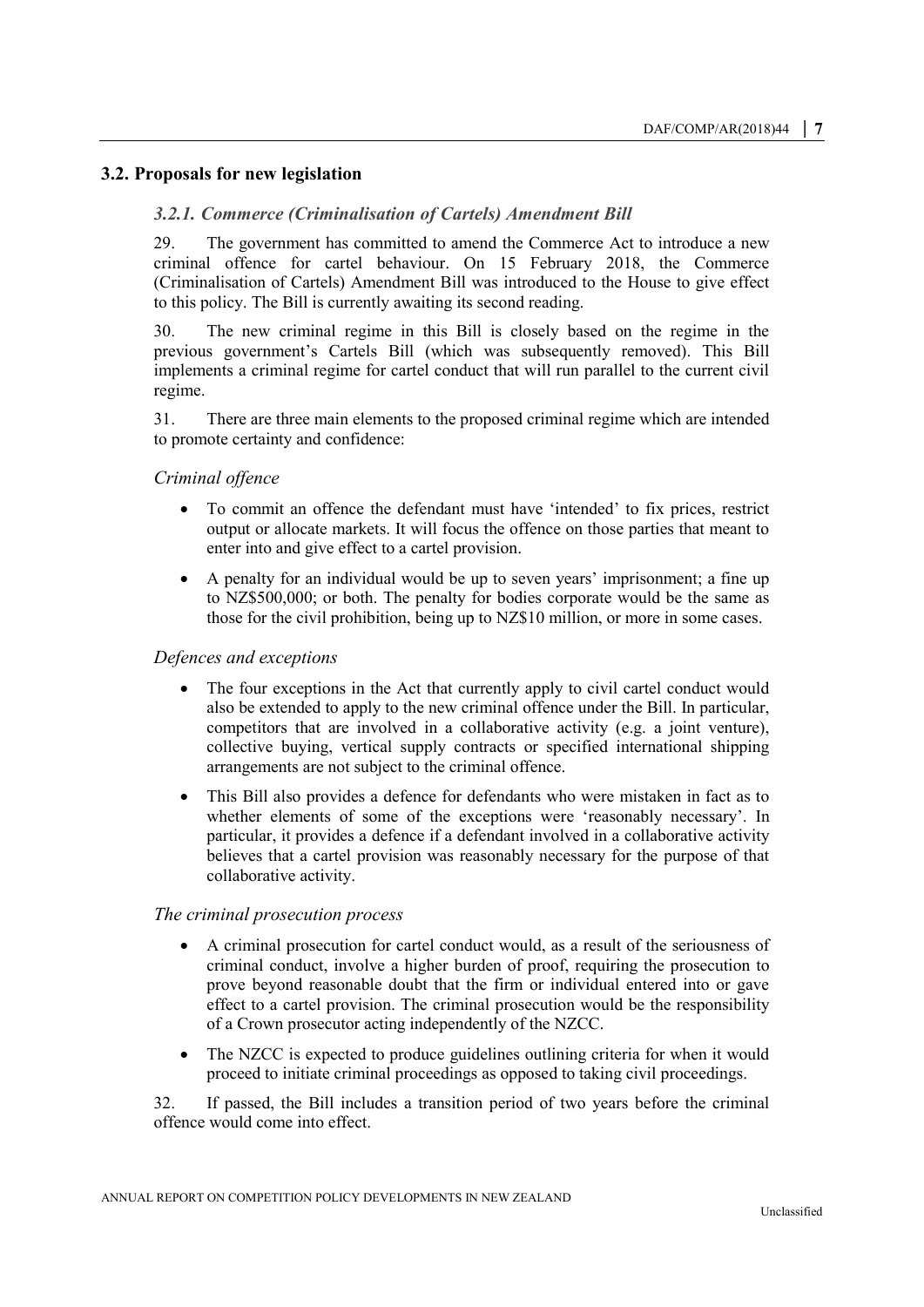# *3.2.2. Commerce Amendment Bill*

33. The Commerce Amendment Bill was introduced to Parliament on 28 March 2018. The Bill was referred to the Transport and Infrastructure Committee after its first reading on 1 May 2018 for consideration and public submissions.

34. On 12 September 2018, the Transport and Infrastructure Committee reported the Bill back to the House after four months' consideration. The Committee recommended by majority that the Bill be passed with certain amendments. The Bill is expected to be passed by the end of 2018.

35. The Bill includes a number of proposals that reflect the outcomes of a targeted review of the Commerce Act (which looked at the need for a market studies power for the NZCC, alternative enforcement mechanisms and the misuse of market power prohibition) and a 2014 review of the effectiveness of the regulatory regime for major airports.

36. The Bill:

- Introduces a market studies power for the NZCC
- Repeals the little used Cease and Desist regime
- Empowers the NZCC to accept enforceable undertakings to resolve competition concerns
- Strengthens the regulatory regime for major airports to include a new inquiry process that may lead to further regulation being imposed on those airports.

## *Market studies*

37. The previous government made decisions to introduce a market studies regime (referred to in the Bill as 'competition studies') under which only the Minister could initiate a study. Before initiating a study, the Minister must have reason to believe that a study is likely to be in the public interest, or in the long-term interests of consumers.

38. The previous government also recommended providing the NZCC an additional \$1.5 million in each financial year to fund the market studies power.

39. In February 2018, the current government agreed to introduce a market studies regime, but also to allow the NZCC to initiate market studies.

40. The Bill empowers the NZCC to undertake studies into the competitive conditions relating to goods or services in a particular sector if it is in the public interest.

41. In addition, the majority of the Select Committee made recommendations to allow the NZCC to issue confidentiality orders over sensitive information obtained in the course of a market study, and require the responsible Minister to respond to a final report within a reasonable time after it is released.

42. Although not part of the Bill, the NZCC will also be required to carry out and publish in its annual report an ex post evaluation of each market study.

## *Alternative enforcement mechanisms*

43. The other proposed changes in the Bill are repealing the rarely-used cease-anddesist regime, and allowing settlements with the NZCC to be registered as enforceable undertakings. This will give the NZCC the ability to seek remedies from the court if an undertaking is breached.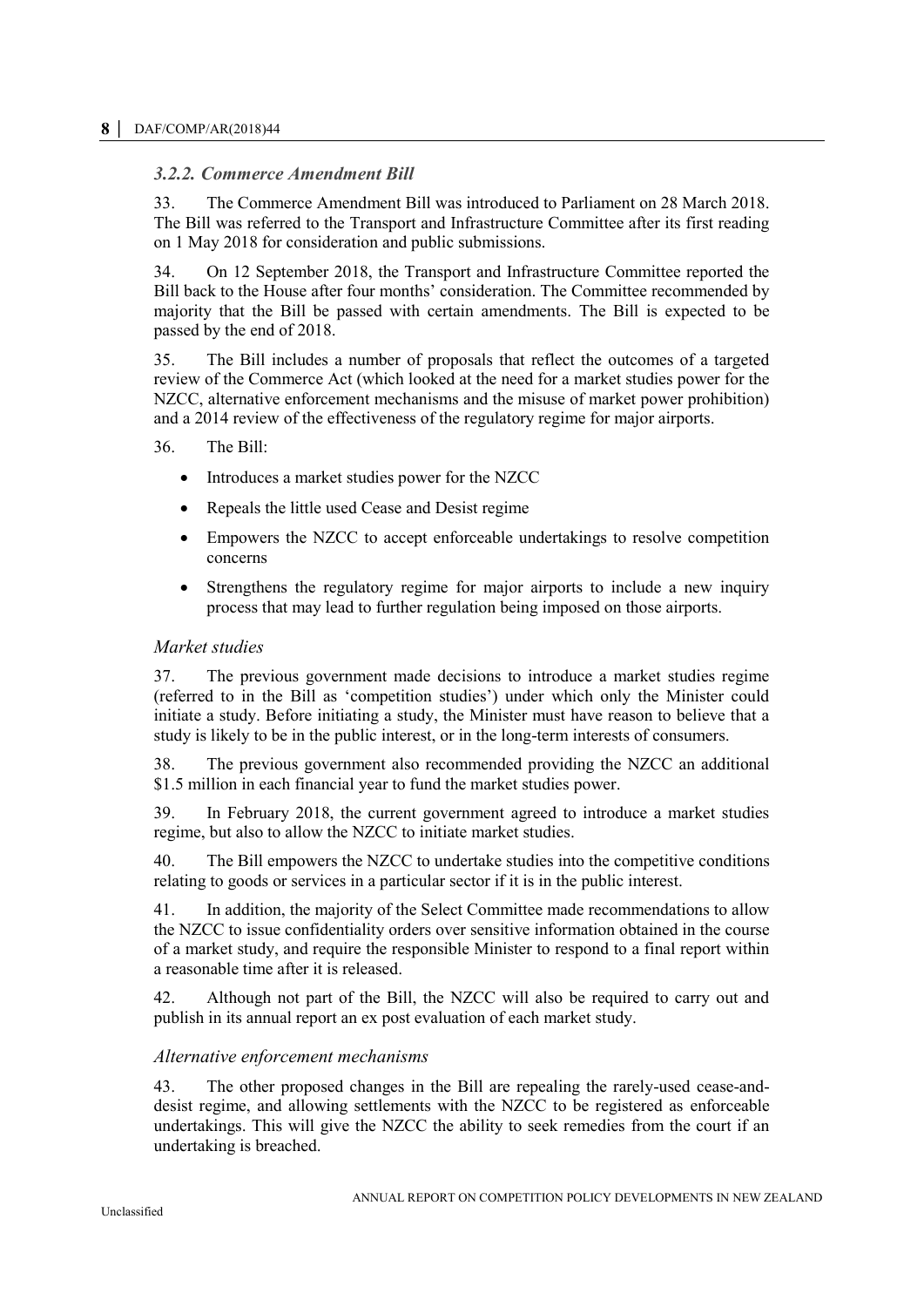44. Following Select Committee consideration of the Bill, the Committee recommended allowing the NZCC to accept undertakings to divest assets or shares as a remedy to an anticompetitive merger following an enforcement action. This would align the merger enforcement regime with the merger clearance regime.

45. Some submitters recommended that the NZCC should be able to accept behavioural undertakings in relation to mergers, but this was not considered as part of the Bill as it was determined that this broader issue would benefit from a fuller policy process.

# *Airport regulation*

46. The three major international airports in New Zealand (Auckland, Christchurch and Wellington) are regulated by the information disclosure regime under Part 4 of the Commerce Act.

47. This means the airports must disclose financial information annually and at pricesetting events every five years. The NZCC then reports publicly on this information in "summary and analysis" reports.

48. In June 2017, the previous government considered the outcomes of the review of the effectiveness of airport regulation and agreed to proposals to strengthen the regulatory regime for airports.

- 49. These proposals are included in the Commerce Amendment Bill. They will:
	- Clarify the NZCC's ability to carry out analysis of the effectiveness of information disclosure regulation
	- Introduce a truncated inquiry process for imposing additional regulation on airports
	- Clarify that an Order in Council process can be used to impose additional regulation.

50. In addition, the majority of the Select Committee made recommendations to clarify the process for imposing regulation on other airport services at the regulated airports, and clarify that a full 'Part 4 inquiry' can be used to impose economic regulation on other airports.

# *3.2.3. Telecommunications (New Regulatory Framework) Amendment Bill*

51. A review of the Telecommunications Act was carried out between 2013 and 2017.<sup>2</sup> The Telecommunications (New Regulatory Framework) Amendment Bill was introduced to Parliament in August 2017. The details of these amendments were set out in the 2016/17 Annual Report.

52. This Bill was reported back from Select Committee in May 2018 with some proposed amendments and is currently awaiting its second reading. It includes changes to include broadcasting transmission services in the definition of 'telecommunication' and new consumer codes for retail service quality and dispute resolution schemes. It is expected to be passed by the end of 2018.

<sup>&</sup>lt;sup>2</sup> Further information is available here: [https://www.mbie.govt.nz/info-services/sectors](https://www.mbie.govt.nz/info-services/sectors-industries/technology-communications/communications/regulating-the-telecommunications-sector/review-of-the-telecommunications-act-2001)[industries/technology-communications/communications/regulating-the-telecommunications](https://www.mbie.govt.nz/info-services/sectors-industries/technology-communications/communications/regulating-the-telecommunications-sector/review-of-the-telecommunications-act-2001)[sector/review-of-the-telecommunications-act-2001.](https://www.mbie.govt.nz/info-services/sectors-industries/technology-communications/communications/regulating-the-telecommunications-sector/review-of-the-telecommunications-act-2001)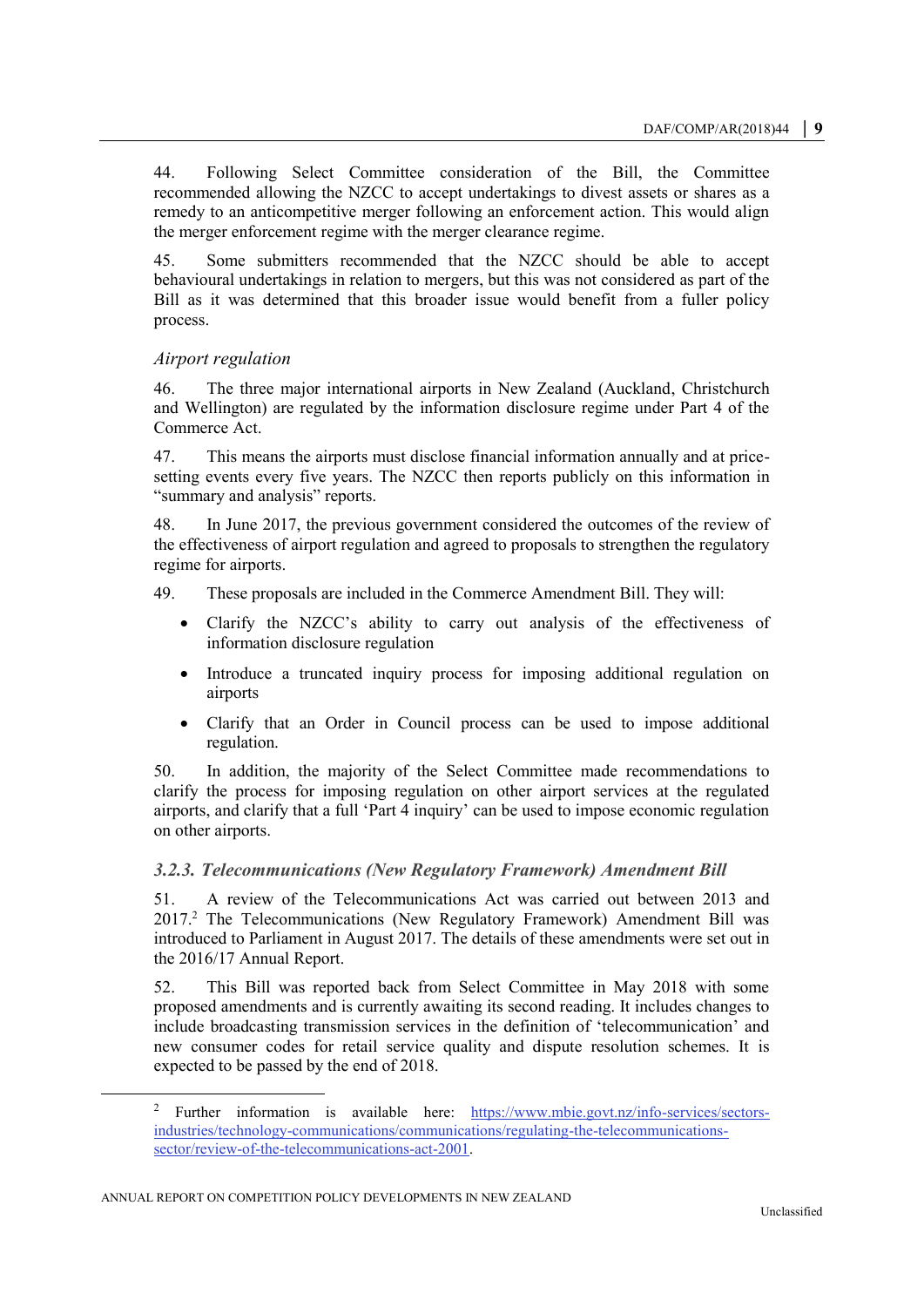# <span id="page-9-0"></span>**3.3. Other policy reviews**

# *3.3.1. Prohibition on misuse of market power*

53. The government has signalled its intention to review section 36 of the Commerce Act, which prohibits the misuse of market power. The government has publicly stated that it will consult on changing section 36 to prohibit any conduct by firms with a substantial degree of market power that is anticompetitive, rather than relying on a complicated 'counterfactual' test as at present.

54. This follows earlier analysis by MBIE which concluded that the current provision of the Act has the potential to under-capture anticompetitive conduct, is costly and complex to enforce, and may lack predictability of outcomes.<sup>3</sup>

55. This was initially part of the targeted review of the Commerce Act, which found strong stakeholder views both for and against reform of the section.

# *3.3.2. Review of the Dairy Industry Restructuring Act 2001*

56. The Dairy Industry Restructuring Act 2001 (DIRA) is administered by the Ministry of Primary Industries (MPI) and the NZCC has both an enforcement and adjudication role under the Act.

57. The DIRA promotes contestability in the market for farmers' milk by requiring an "open entry and exit regime". The DIRA requires that when independent processors' market share of milk collected at the farm gate exceeds 20 per cent in either the North or South Island, a report into the state of competition must be conducted. That threshold was met in the 2014/15 season, and in 2016, the NZCC released a report that found that there was not yet sufficient competition to justify full deregulation, but recommended a staged approach to deregulation.

58. The Dairy Industry Restructuring Amendment Act (No 2) was enacted in February 2018 to prevent the DIRA's efficiency and contestability provisions from expiring in the South Island to allow time for a comprehensive review.

59. The previous government had proposed changes related to competition in the sector. However, these were not considered by Parliament and were therefore not implemented.

60. In December 2017, the new government announced a comprehensive review of the DIRA and its impact on the dairy industry. The review will take a more strategic focus and look at the effectiveness and impact of the DIRA across a range of areas. This will include incentives or disincentives it might create for the dairy industry to transition to:

- Higher-value dairy production and processing
- More sustainable environmental practices on and off-farm.

61. This review is currently at the stage of considering options for change, with a public consultation document to be released in late 2018. It is expected policy recommendations for regulatory change will be made in early 2019.

<sup>&</sup>lt;sup>3</sup> The initial issues paper can be found here: [https://www.mbie.govt.nz/info](https://www.mbie.govt.nz/info-services/business/competition-policy/targeted-review-of-the-commerce-act/phase-one/targeted-commerce-act-review/issues-paper.pdf-1)[services/business/competition-policy/targeted-review-of-the-commerce-act/phase-one/targeted](https://www.mbie.govt.nz/info-services/business/competition-policy/targeted-review-of-the-commerce-act/phase-one/targeted-commerce-act-review/issues-paper.pdf-1)[commerce-act-review/issues-paper.pdf-1.](https://www.mbie.govt.nz/info-services/business/competition-policy/targeted-review-of-the-commerce-act/phase-one/targeted-commerce-act-review/issues-paper.pdf-1)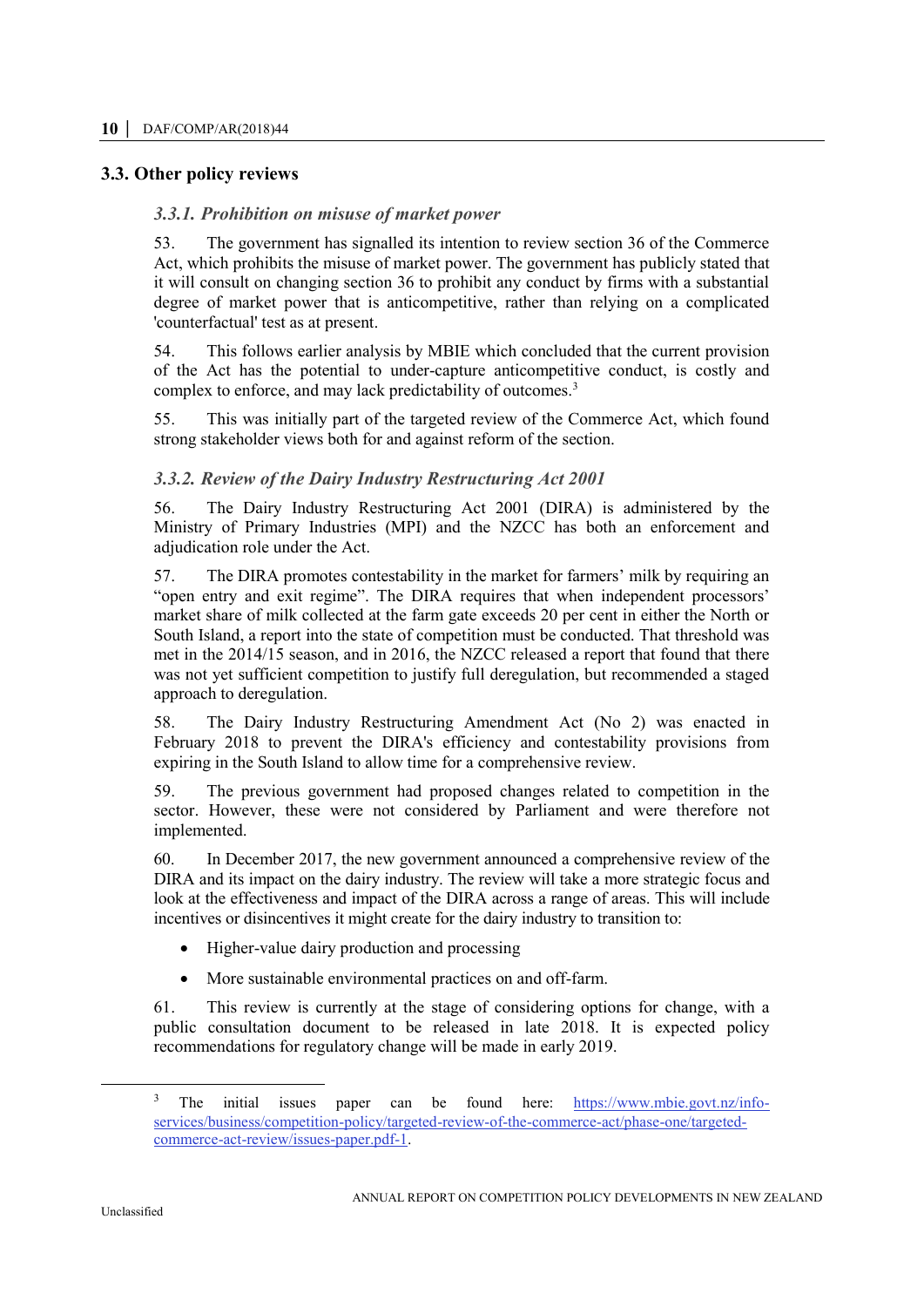# <span id="page-10-0"></span>**4. Enforcement of competition laws and policies**

# <span id="page-10-1"></span>**4.1. Anticompetitive practices**

#### *4.1.1. Summary of activities*

62. **Table 1** shows the number of cases investigated by the NZCC in relation to anticompetitive practices in the three years ended 30 June 2016, 2017 and 2018.

|  | Table 1. NZCC investigations of anticompetitive practices |
|--|-----------------------------------------------------------|
|--|-----------------------------------------------------------|

<span id="page-10-2"></span>

|                                       | 2017/18 | 2016/1 | 2015/16 |
|---------------------------------------|---------|--------|---------|
| Number of coordinated behaviour cases |         |        |         |
| Number of unilateral conduct cases    |         |        |         |

## *4.1.2. Significant cases*

# *Real estate agencies in court for price fixing*

63. In 2015 the NZCC filed proceedings against 13 national and regional real estate agencies relating to price fixing and anticompetitive agreements. The agencies agreed to all pass on the cost of listing on Trade Me to vendors in response to Trade Me changing its fees for listing properties for sale.

64. There are three separate groups of cases relating to different companies and individuals – National, Hamilton and Manawatu. In the National case fines against the head offices of Barfoot & Thompson, Harcourts, LJ Hooker, Ray White and Bayleys totalled more than \$12 million. In the Manawatu case the four defendants were collectively fined \$4 million. The Hamilton case saw collective fines of nearly \$3 million. These fines were imposed by consent, after the defendants pleaded guilty. Some of the defendants in the Hamilton case elected to go to trial, which took place in September 2017. In November 2017, the Judge dismissed the case. The Judge determined that the agreement entered into by the defendants did not 'fix, control or maintain' price in contravention of the cartel prohibition in the Act. The NZCC filed an appeal against this decision, with the Court of Appeal hearing concluding in the last week of September 2018.

#### *Filed charges*

65. The NZCC has filed charges alleging cartel conduct in the supply of milk testing products, services and herd management systems, and against a Nelson pharmacy and its directors for price fixing. The NZCC is also taking a section 103 (obstruction of the NZCC) prosecution against an individual with name suppression, in relation to another investigation that remains before the NZCC, with a two day hearing set down for February 2019.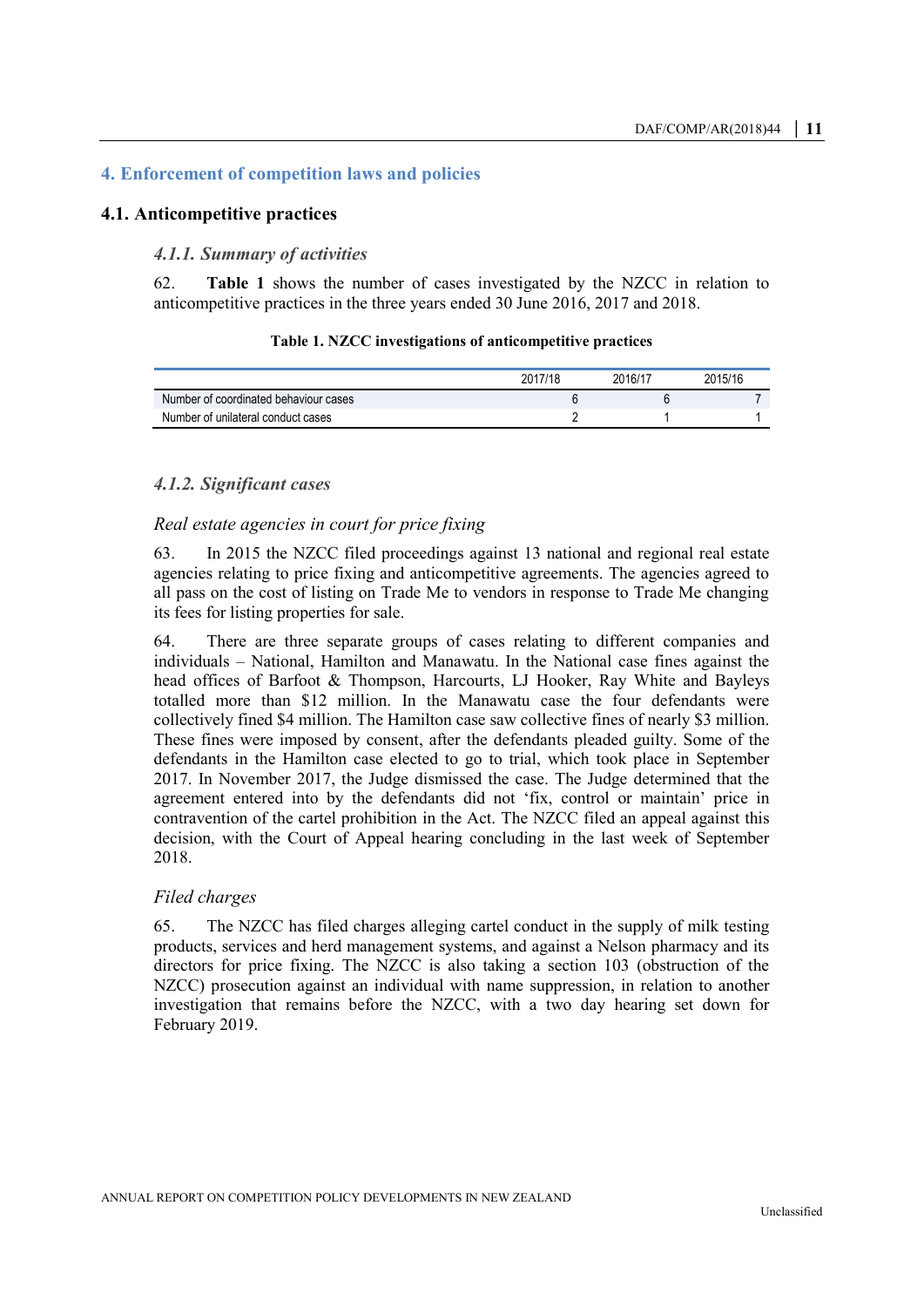# <span id="page-11-0"></span>**5. Mergers and acquisitions**

# <span id="page-11-1"></span>**5.1. Statistics**

66. Merger and authorisation work is a key part of the NZCC's competition law activity. This work is demand driven and as a result there can be peaks in merger cases from time to time. New Zealand has a voluntary merger notification regime. The merger work is prioritised as it has the potential to have a significant impact on markets and the New Zealand economy. The NZCC decided 9 merger clearance applications and 1 authorisation application during the year, and also initiated a number of section 47 investigations into merger activity which was not notified for clearance.

#### **Table 2. Merger clearance and authorisation applications**

<span id="page-11-3"></span>

|                                                            | 2017/18 | 2016/17 | 2015/16 |
|------------------------------------------------------------|---------|---------|---------|
| Number of clearance applications processed                 |         |         |         |
| Number of authorisation applications processed             |         |         |         |
| Number of market structure <sup>4</sup> cases investigated |         |         |         |

<span id="page-11-4"></span>67. **Table 3** sets out the merger and acquisitions applications decided by the NZCC in the year ended 30 June 2018 and their outcomes.

| Application                                                      | Resolution |
|------------------------------------------------------------------|------------|
| Vero Insurance New Zealand Limited and Tower Limited             | Declined   |
| Tronox Limited and National Titanium Dioxide Company Limited     | Cleared    |
| Healthcare NZ Holding Ltd and Geneva Healthcare Ltd              | Cleared    |
| Essilor International and Luxottica Group                        | Cleared    |
| Trade Me Limited and Limelight Software Limited                  | Declined   |
| Daiken New Zealand Limited and Dongwha New Zealand Limited       | Cleared    |
| H.J. Heinz and Cerebos Pacific                                   | Cleared    |
| MYOB Group Limited and Reckon Limited                            | Withdrawn  |
| Rhone Capital LLC and Fluidra S.A.                               | Cleared    |
| Waikato - Bay of Plenty Chicken Growers Association Incorporated | Granted    |

# <span id="page-11-2"></span>**5.2. Significant cases**

# *5.2.1. Trade Me and Limelight Software*

68. In July 2017, Trade Me, an online marketplace and classified advertising platform, sought clearance to buy Motorcentral (Limelight Software Limited), a Christchurch-based supplier of motor vehicle dealer management software (DMS). In March 2018 the NZCC declined to grant clearance for the proposed merger stating it could not be satisfied that the merger would not be likely to substantially lessen competition in the relevant markets.

 $\overline{a}$ 

<sup>4</sup> Market structure cases are non-notified mergers.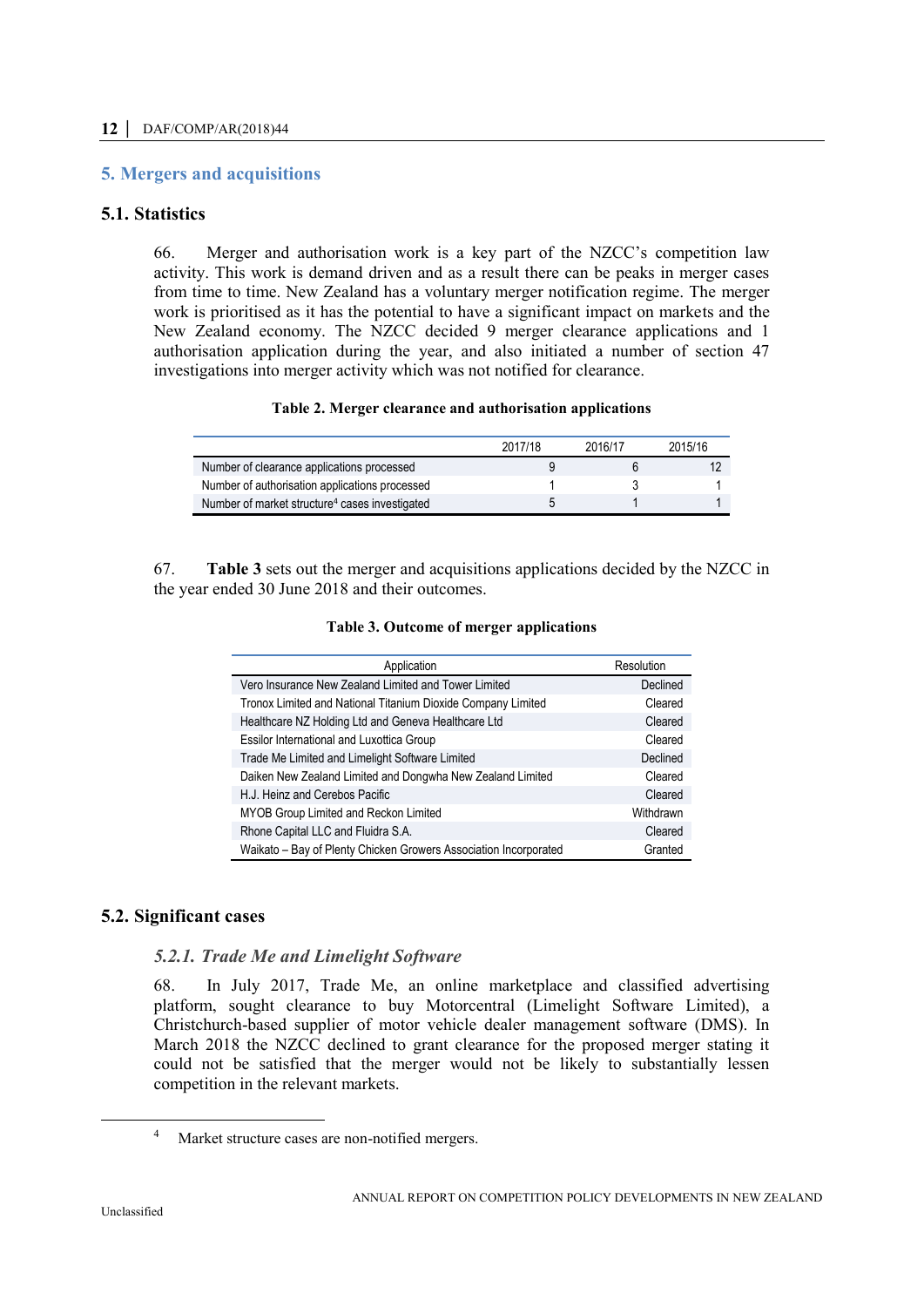69. The merger would combine Trade Me, which is the most popular online classified advertising platform for motor vehicle dealers, and Motorcentral, which is the largest provider of DMS products to independent motor vehicle dealers in New Zealand. Based on the evidence received, the NZCC could not exclude the real chance that this could result in a substantial lessening of competition in these markets, including by deterring new entry. It found it also could not exclude the real chance that, absent the merger, Trade Me could become a stronger competitor to Motorcentral. The merger could also entrench the market power Trade Me holds for online classified advertising to motor vehicle dealers.

# *5.2.2. Appeal of NZME and Fairfax*

70. In May 2016, NZME and Fairfax sought authorisation to merge their respective New Zealand media operations.

71. The NZCC's final decision was issued in May 2017 and declined to grant authorisation. In the NZCC's view the merger would be likely to substantially lessen competition in advertising and reader markets – specifically Sunday newspapers, online news and community newspapers in 10 regions. In looking at the second step of the authorisation process, the NZCC was not satisfied the benefits to New Zealanders outweighed the detriments. The merger would have created extremely concentrated media ownership and influence as well as providing the scope to control a large share of the news consumed by the majority of New Zealanders. This level of influence by a single media organisation creates a risk of causing harm to New Zealand's democracy and to the public. There was a concern that the merger would be likely to reduce both the quality of news produced and the diversity of voices (plurality) available for New Zealanders to consume.

72. NZME and Fairfax appealed the decision, and in December 2017 the High Court upheld the decision to decline to authorise the merger. The appeal was heard in the Court of Appeal in June 2018 and in September 2018 the Court of Appeal again upheld the decision.

## *5.2.3. Platinum Equity*

73. The NZCC achieved a successful outcome in its injunction proceedings against Platinum Equity's acquisition of OfficeMax. This was resolved by Platinum agreeing to divest Winc NZ to satisfy the NZCC's competition concerns in the markets for the supply of stationery and office supplies to corporate and government customers.

# <span id="page-12-0"></span>**6. The role of competition authorities in formulating and implementing other policies**

74. As discussed above, the NZCC is an independent government entity responsible for enforcing a range of legislation. In New Zealand there is a separation of policy and operational functions. The competition regime in New Zealand operates on the basis that responsibility for advising government on policy development issues is assigned to MBIE. However, the NZCC may provide advice on, or information relevant to, policy developments or legislative change when it has relevant expertise or it considers the situation warrants public comment.

75. The NZCC contributed to a considerable amount of legislative reform throughout 2017/18. It provided written and oral submissions to the Select Committee on the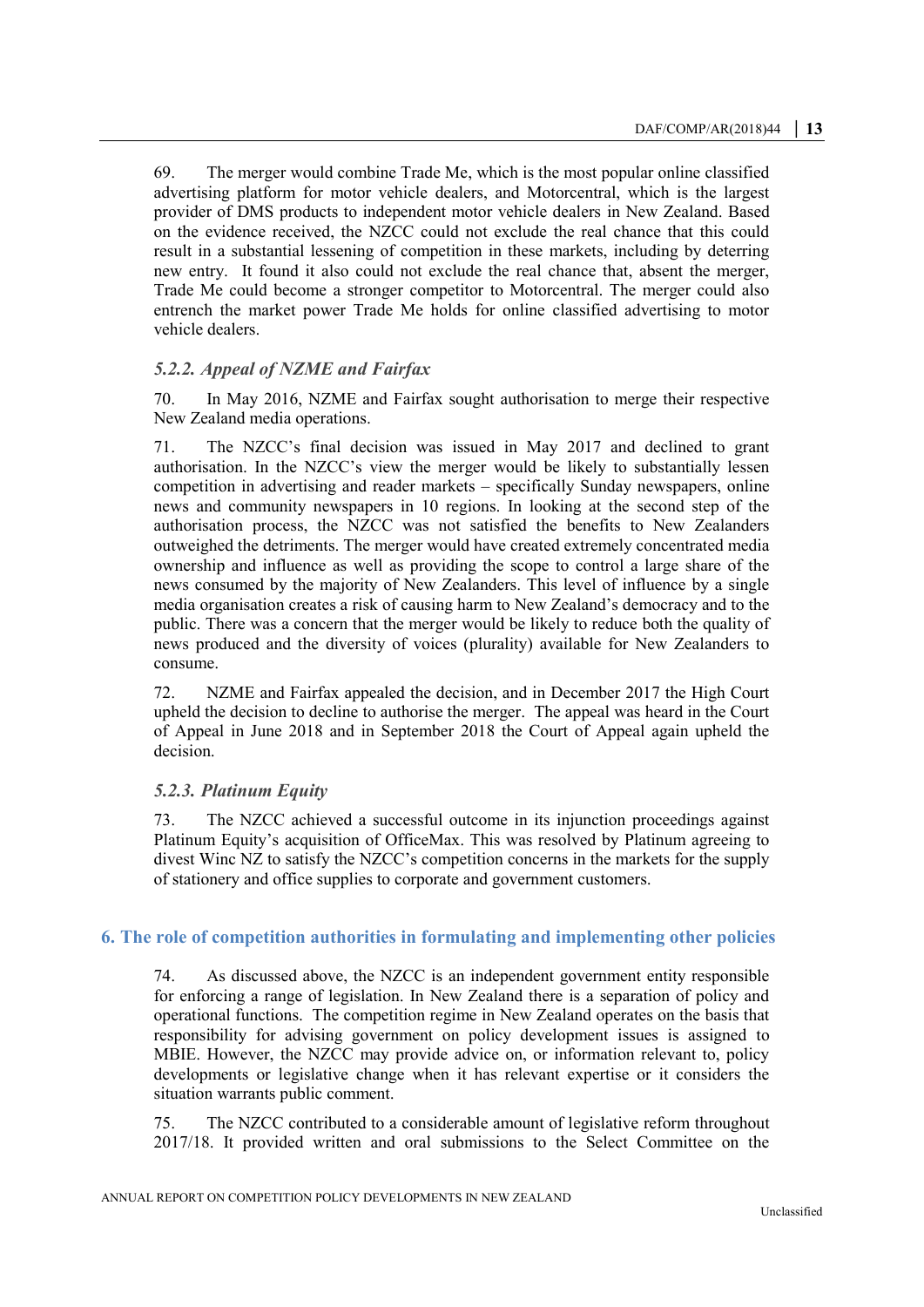Commerce Amendment Bill covering the application of enforceable undertakings, airport regulation and market studies and the Select Committee on the Commerce (Criminalisation of Cartels) Amendment Bill covering the criminalisation of cartel conduct.

# <span id="page-13-0"></span>**7. Resources of the NZCC**

# <span id="page-13-1"></span>**7.1. Human resources**

76. The NZCC's personnel have a wide range of skills and experience to ensure the organisation's effective functioning. This includes people with backgrounds in economics, finance, engineering, business and law, and with a mix of both private and public sector experience. As at 30 June 2018, the NZCC employed 94.01 full-time equivalent (FTE)<sup>5</sup> staff in its Competition and Consumer Branch. This compares with 86.65 FTE staff employed as at 30 June 2017.

<span id="page-13-2"></span>77. The Competition and Consumer Branch deals with both competition (Commerce Act) and consumer (Fair Trading Act and Credit Contracts and Consumer Finance Act) law issues. However, personnel are generally divided into teams according to areas of specialisation. **Table 4** shows the numbers of FTE staff in the relevant teams.

#### **Table 4. Numbers of Competition and Consumer Branch FTE employees**

| Support staff | 10.68 |
|---------------|-------|
| Investigators | 49.15 |
| Lawyers       | 22.00 |
| Economists    | 6.85  |
| Advocacy      | 5.33  |
| Total         | 94.01 |

*Note*: Table 4 shows the number of staff in the Competition and Consumer Branch only, and does not include the regulation and organisational performance branches. It also includes staff working on consumer protection issues.

<span id="page-13-3"></span>78. **Table 5** shows the numbers of staff who work on Competition enforcement activities against anticompetitive practices, merger reviews and enforcement and advocacy efforts (i.e. rather than Consumer protection work).

#### **Table 5. Human resources applied to competition enforcement**

| Anticompetitive practices        | 10.65 |
|----------------------------------|-------|
| Merger review and<br>enforcement | 10.90 |
| Advocacy efforts                 | 2.00  |
| Lawyers                          | 8.00  |
| Economists                       | 6.85  |

<sup>&</sup>lt;sup>5</sup> An FTE employee is equivalent to one employee working full time for a full year. There are likely to be fewer FTEs than actual people employed since some employees are hired on a parttime basis.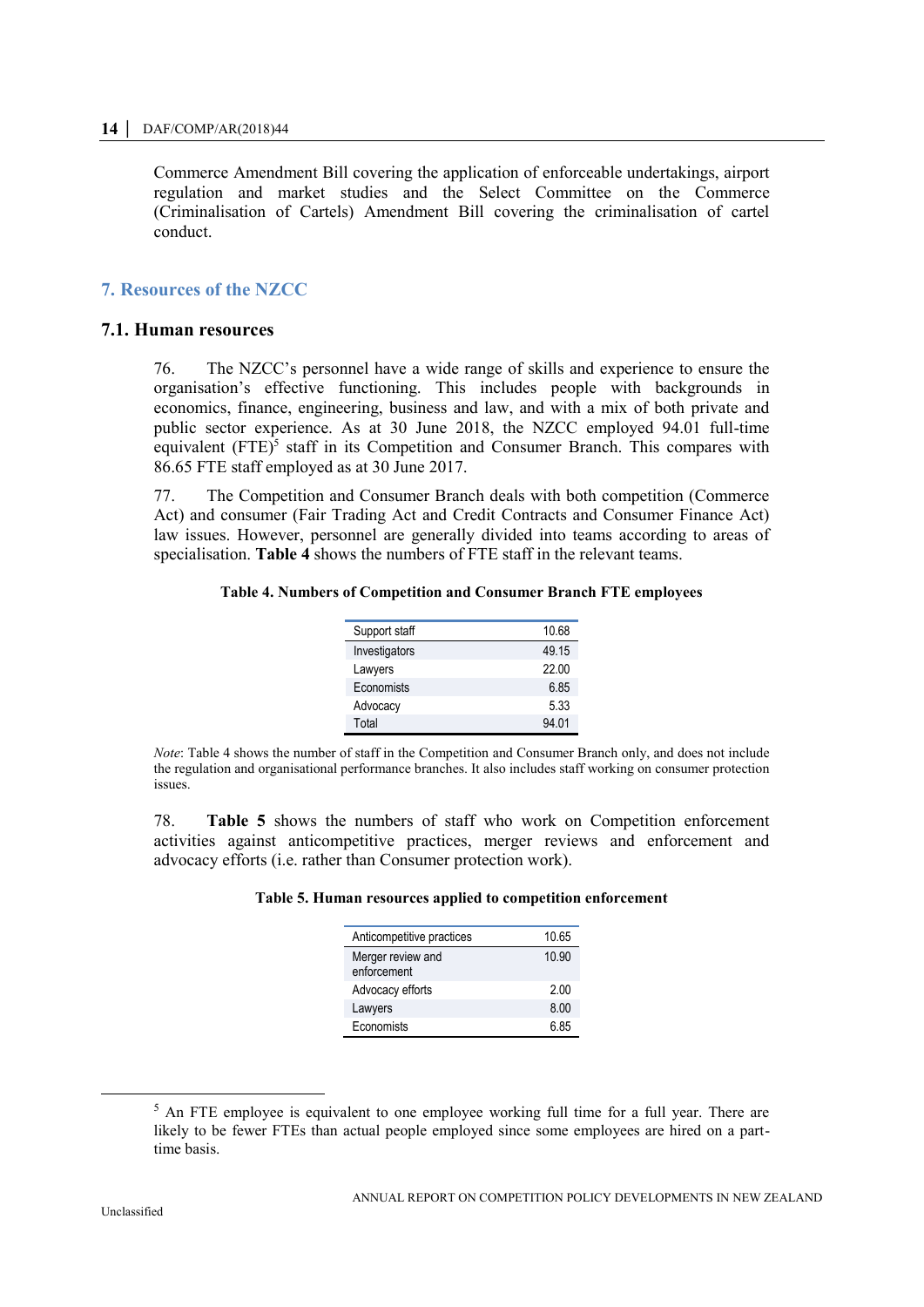# <span id="page-14-0"></span>**7.2. NZCC Annual budget**

<span id="page-14-3"></span>79. Table 6 shows the NZCC's annual budget for both general markets (which covers its competition enforcement activities) and for the organisation as a whole.

| General Markets*                   |                      |                      |
|------------------------------------|----------------------|----------------------|
| 2017/18                            | 2016/17              | Change               |
| \$18.94 million NZD                | \$18.49 million NZD  | \$0.45 million NZD   |
| \$12.71 million USD                | \$12.41 million USD7 | \$0.30 million USD7  |
| <b>Commerce Commission Overall</b> |                      |                      |
| 2017/18                            | 2016/17              | Change               |
| \$45.80 million NZD                | \$45.85 million NZD  | -\$0.05 million NZD  |
| \$30.74 million USD7               | \$30.77 million USD7 | -\$0.03 million USD7 |

**Table 6. NZCC Annual budget**

*\*:* The General Markets budget allocation includes enforcement of competition and consumer laws.

*\*\*:* As at 29 August 2018 exchange rates

*\*\*\*:* The overall budget for the NZCC covers competition, consumer and regulatory functions in addition to organisational support

## <span id="page-14-1"></span>**8. New reports and studies on competition policy issues**

## <span id="page-14-2"></span>**8.1. Electricity Price Review – first report**

80. The government has commissioned a review into electricity prices to investigate whether the electricity market, as it exists at present, is delivering a fair and equitable price to end-consumers.

81. The review will consider whether the current electricity market and its governance structures will continue to be appropriate with rapidly changing technology and new innovations in the sector. This includes examining the sector using measures of competition and efficiency, reliability, fairness and affordability.

82. A first report has been released setting out the review panel's initial findings and inviting public feedback. The report notes that some stakeholders consider retail competition is stronger here than in Australia and the United Kingdom, based on measures such as switching rates and savings available from switching. However, some stakeholders consider that, like Australia and the United Kingdom, a two-tier retail market is developing, in which those who actively shop around enjoy the benefits of competition, and those who don't pay higher prices.

83. Another key issue the report has highlighted is the ambiguity of regulatory boundaries regarding the regulation of access to distributors' networks, especially for distributed energy services. The report concludes that the regulatory framework is generally fit for purpose, but it does need to find a balance between ensuring access to distributors' networks to promote competition for distributed energy related services, and